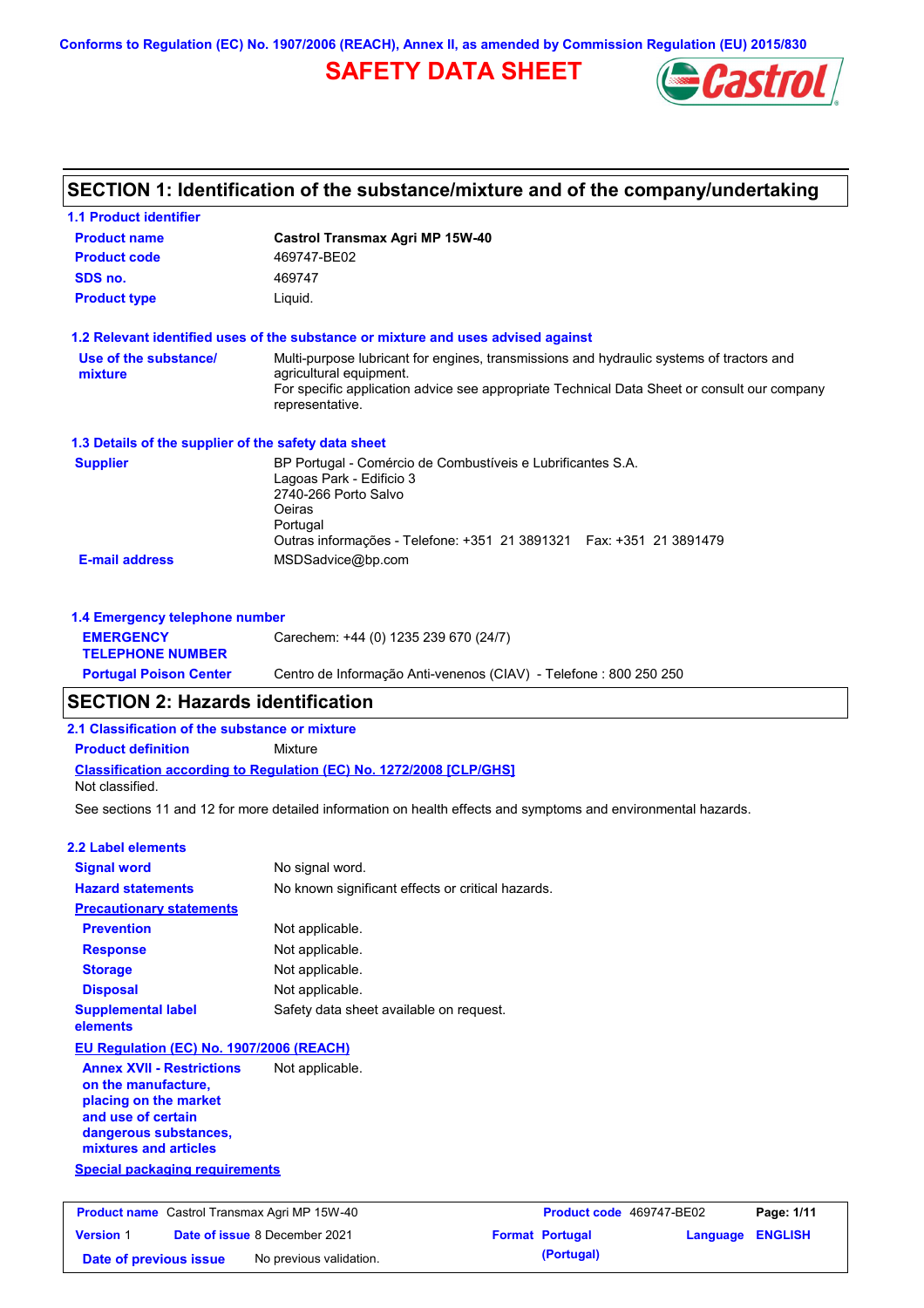#### **Conforms to Regulation (EC) No. 1907/2006 (REACH), Annex II, as amended by Commission Regulation (EU) 2015/830**

# **SECTION 2: Hazards identification**

| <b>Containers to be fitted</b><br>with child-resistant<br>fastenings                                                     | Not applicable.                                                                                                                                                                                                                                                                                                                                                                                                                                                                                                                                                                                                                               |
|--------------------------------------------------------------------------------------------------------------------------|-----------------------------------------------------------------------------------------------------------------------------------------------------------------------------------------------------------------------------------------------------------------------------------------------------------------------------------------------------------------------------------------------------------------------------------------------------------------------------------------------------------------------------------------------------------------------------------------------------------------------------------------------|
| <b>Tactile warning of danger</b>                                                                                         | Not applicable.                                                                                                                                                                                                                                                                                                                                                                                                                                                                                                                                                                                                                               |
| 2.3 Other hazards                                                                                                        |                                                                                                                                                                                                                                                                                                                                                                                                                                                                                                                                                                                                                                               |
| <b>Results of PBT and vPvB</b><br>assessment                                                                             | Product does not meet the criteria for PBT or vPvB according to Regulation (EC) No. 1907/2006,<br>Annex XIII                                                                                                                                                                                                                                                                                                                                                                                                                                                                                                                                  |
| <b>Product meets the criteria</b><br>for PBT or vPvB according<br>to Regulation (EC) No.<br><b>1907/2006, Annex XIII</b> | This mixture does not contain any substances that are assessed to be a PBT or a vPvB.                                                                                                                                                                                                                                                                                                                                                                                                                                                                                                                                                         |
| Other hazards which do<br>not result in classification                                                                   | Defatting to the skin.<br><b>USED ENGINE OILS</b><br>Used engine oil may contain hazardous components which have the potential to cause skin<br>cancer.<br>See Toxicological Information, section 11 of this Safety Data Sheet.<br>Note: High Pressure Applications<br>Injections through the skin resulting from contact with the product at high pressure constitute a<br>major medical emergency.<br>See 'Notes to physician' under First-Aid Measures, Section 4 of this Safety Data Sheet.<br>Experimental data on one or more of the components has been used to determine all or part of<br>the hazard classification of this product. |

#### **SECTION 3: Composition/information on ingredients**

Mixture

Highly refined base oil (IP 346 DMSO extract < 3%). Proprietary performance additives.

| <b>Product/ingredient</b><br>name                                                                   | <b>Identifiers</b>                                                                      | $\frac{9}{6}$ | <b>Regulation (EC) No.</b><br>1272/2008 [CLP]                      | <b>Type</b> |
|-----------------------------------------------------------------------------------------------------|-----------------------------------------------------------------------------------------|---------------|--------------------------------------------------------------------|-------------|
| Distillates (petroleum), hydrotreated<br>heavy paraffinic                                           | REACH #: 01-2119484627-25<br>EC: 265-157-1<br>CAS: 64742-54-7<br>Index: 649-467-00-8    | ≥25 - ≤50     | Not classified.                                                    | $[2]$       |
| Distillates (petroleum), solvent-<br>dewaxed heavy paraffinic                                       | REACH #: 01-2119471299-27<br>EC: 265-169-7<br>CAS: 64742-65-0<br>Index: 649-474-00-6    | ≥25 - ≤50     | Not classified.                                                    | $[2]$       |
| Distillates (petroleum), hydrotreated<br>heavy paraffinic                                           | REACH #: 01-2119484627-25 ≤3<br>EC: 265-157-1<br>CAS: 64742-54-7<br>Index: 649-467-00-8 |               | Asp. Tox. 1, H304                                                  | [1] [2]     |
| Distillates (petroleum), solvent-<br>dewaxed heavy paraffinic                                       | REACH #: 01-2119471299-27 ≤3<br>EC: 265-169-7<br>CAS: 64742-65-0<br>Index: 649-474-00-6 |               | Asp. Tox. 1, H304                                                  | [1] [2]     |
| Phosphorodithioic acid, mixed O,O-bis<br>(2-ethylhexyl and iso-Bu and iso-Pr)<br>esters, zinc salts | REACH #: 01-2119521201-61<br>EC: 288-917-4<br>CAS: 85940-28-9                           | ב≥            | Skin Irrit. 2, H315<br>Eye Dam. 1, H318<br>Aquatic Chronic 2, H411 | $[1]$       |

**See Section 16 for the full text of the H statements declared above.**

#### **Type**

**3.2 Mixtures Product definition**

[1] Substance classified with a health or environmental hazard

[2] Substance with a workplace exposure limit

[3] Substance meets the criteria for PBT according to Regulation (EC) No. 1907/2006, Annex XIII

[4] Substance meets the criteria for vPvB according to Regulation (EC) No. 1907/2006, Annex XIII

[5] Substance of equivalent concern

[6] Additional disclosure due to company policy

Occupational exposure limits, if available, are listed in Section 8.

| <b>Product name</b> Castrol Transmax Agri MP 15W-40 |  | <b>Product code</b> 469747-BE02      |  | Page: 2/11             |                         |  |
|-----------------------------------------------------|--|--------------------------------------|--|------------------------|-------------------------|--|
| <b>Version 1</b>                                    |  | <b>Date of issue 8 December 2021</b> |  | <b>Format Portugal</b> | <b>Language ENGLISH</b> |  |
| Date of previous issue                              |  | No previous validation.              |  | (Portugal)             |                         |  |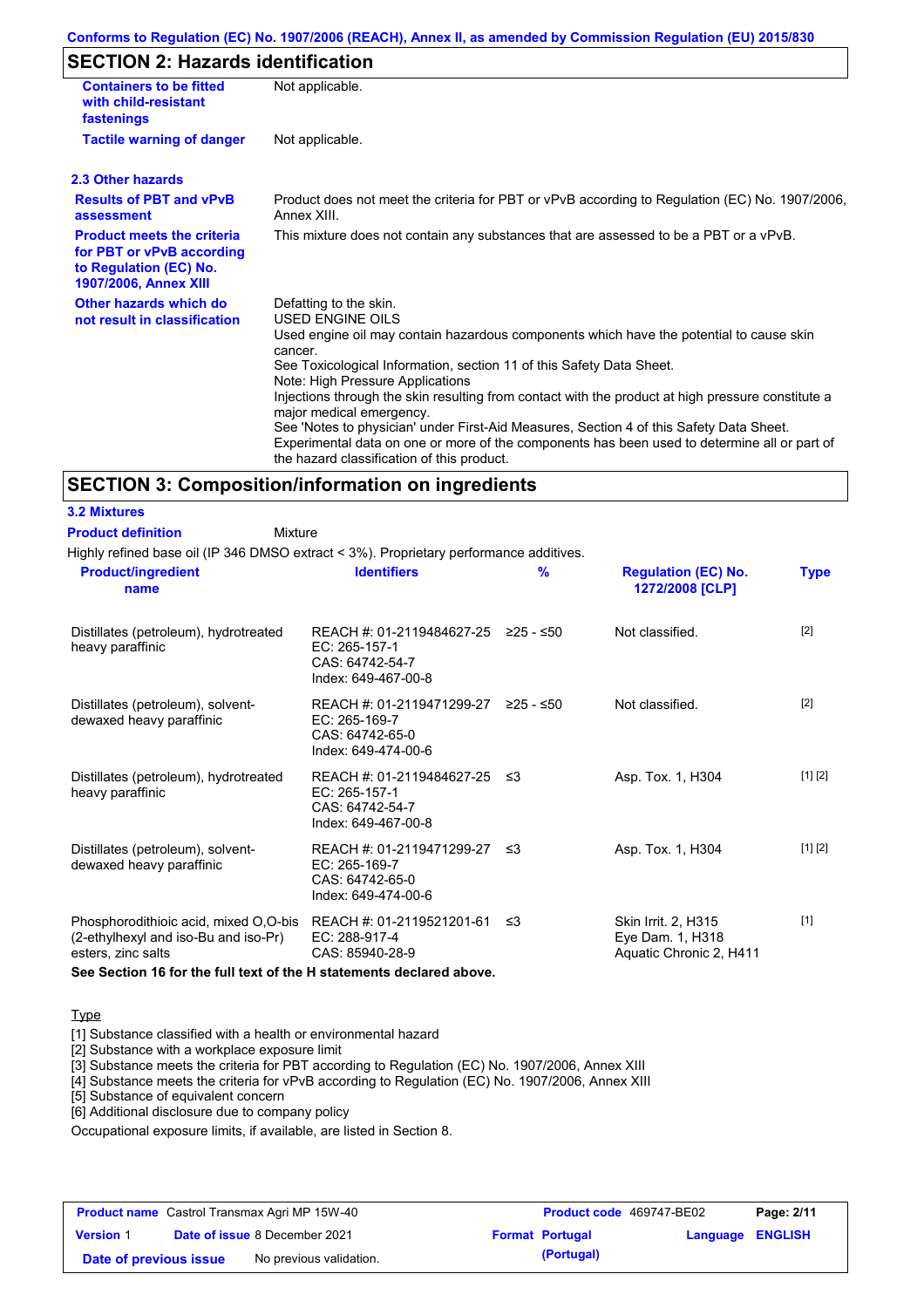### **SECTION 4: First aid measures**

| <b>4.1 Description of first aid measures</b> |                                                                                                                                                                                                                                         |
|----------------------------------------------|-----------------------------------------------------------------------------------------------------------------------------------------------------------------------------------------------------------------------------------------|
| <b>Eye contact</b>                           | In case of contact, immediately flush eyes with plenty of water for at least 15 minutes. Eyelids<br>should be held away from the eyeball to ensure thorough rinsing. Check for and remove any<br>contact lenses. Get medical attention. |
| <b>Skin contact</b>                          | Wash skin thoroughly with soap and water or use recognised skin cleanser. Remove<br>contaminated clothing and shoes. Wash clothing before reuse. Clean shoes thoroughly before<br>reuse. Get medical attention if irritation develops.  |
| <b>Inhalation</b>                            | If inhaled, remove to fresh air. Get medical attention if symptoms occur.                                                                                                                                                               |
| <b>Ingestion</b>                             | Do not induce vomiting unless directed to do so by medical personnel. Get medical attention if<br>symptoms occur.                                                                                                                       |
| <b>Protection of first-aiders</b>            | No action shall be taken involving any personal risk or without suitable training. It may be<br>dangerous to the person providing aid to give mouth-to-mouth resuscitation.                                                             |

#### **4.2 Most important symptoms and effects, both acute and delayed**

See Section 11 for more detailed information on health effects and symptoms.

| <b>Potential acute health effects</b> |                                                                                                                        |
|---------------------------------------|------------------------------------------------------------------------------------------------------------------------|
| <b>Inhalation</b>                     | Vapour inhalation under ambient conditions is not normally a problem due to low vapour<br>pressure.                    |
| <b>Ingestion</b>                      | No known significant effects or critical hazards.                                                                      |
| <b>Skin contact</b>                   | Defatting to the skin. May cause skin dryness and irritation.                                                          |
| Eye contact                           | Not classified as an eye irritant. Based on data available for this or related materials.                              |
|                                       | Delayed and immediate effects as well as chronic effects from short and long-term exposure                             |
| <b>Inhalation</b>                     | Overexposure to the inhalation of airborne droplets or aerosols may cause irritation of the<br>respiratory tract.      |
| <b>Ingestion</b>                      | Ingestion of large quantities may cause nausea and diarrhoea.                                                          |
| <b>Skin contact</b>                   | Prolonged or repeated contact can defat the skin and lead to irritation and/or dermatitis.                             |
| <b>Eye contact</b>                    | Potential risk of transient stinging or redness if accidental eye contact occurs.                                      |
|                                       | 4.3 Indication of any immediate medical attention and special treatment needed                                         |
| <b>Notes to physician</b>             | Treatment should in general be symptomatic and directed to relieving any effects.<br>Nato: High Drogouro, Applications |

Note: High Pressure Applications Injections through the skin resulting from contact with the product at high pressure constitute a major medical emergency. Injuries may not appear serious at first but within a few hours tissue becomes swollen, discoloured and extremely painful with extensive subcutaneous necrosis. Surgical exploration should be undertaken without delay. Thorough and extensive debridement of the wound and underlying tissue is necessary to minimise tissue loss and prevent or limit permanent damage. Note that high pressure may force the product considerable distances along tissue planes.

# **SECTION 5: Firefighting measures**

| 5.1 Extinguishing media                                   |                                                                                                                                                                                                                                                                                                                                                                   |  |  |  |
|-----------------------------------------------------------|-------------------------------------------------------------------------------------------------------------------------------------------------------------------------------------------------------------------------------------------------------------------------------------------------------------------------------------------------------------------|--|--|--|
| <b>Suitable extinguishing</b><br>media                    | In case of fire, use foam, dry chemical or carbon dioxide extinguisher or spray.                                                                                                                                                                                                                                                                                  |  |  |  |
| <b>Unsuitable extinguishing</b><br>media                  | Do not use water jet. The use of a water jet may cause the fire to spread by splashing the<br>burning product.                                                                                                                                                                                                                                                    |  |  |  |
| 5.2 Special hazards arising from the substance or mixture |                                                                                                                                                                                                                                                                                                                                                                   |  |  |  |
| <b>Hazards from the</b><br>substance or mixture           | In a fire or if heated, a pressure increase will occur and the container may burst.                                                                                                                                                                                                                                                                               |  |  |  |
| <b>Hazardous combustion</b><br>products                   | Combustion products may include the following:<br>carbon oxides (CO, CO <sub>2</sub> ) (carbon monoxide, carbon dioxide)                                                                                                                                                                                                                                          |  |  |  |
| 5.3 Advice for firefighters                               |                                                                                                                                                                                                                                                                                                                                                                   |  |  |  |
| <b>Special precautions for</b><br>fire-fighters           | No action shall be taken involving any personal risk or without suitable training. Promptly<br>isolate the scene by removing all persons from the vicinity of the incident if there is a fire.                                                                                                                                                                    |  |  |  |
| <b>Special protective</b><br>equipment for fire-fighters  | Fire-fighters should wear appropriate protective equipment and self-contained breathing<br>apparatus (SCBA) with a full face-piece operated in positive pressure mode. Clothing for fire-<br>fighters (including helmets, protective boots and gloves) conforming to European standard EN<br>469 will provide a basic level of protection for chemical incidents. |  |  |  |

| <b>Product name</b> Castrol Transmax Agri MP 15W-40 |  | <b>Product code</b> 469747-BE02      |  | Page: 3/11             |                  |  |
|-----------------------------------------------------|--|--------------------------------------|--|------------------------|------------------|--|
| <b>Version 1</b>                                    |  | <b>Date of issue 8 December 2021</b> |  | <b>Format Portugal</b> | Language ENGLISH |  |
| Date of previous issue                              |  | No previous validation.              |  | (Portugal)             |                  |  |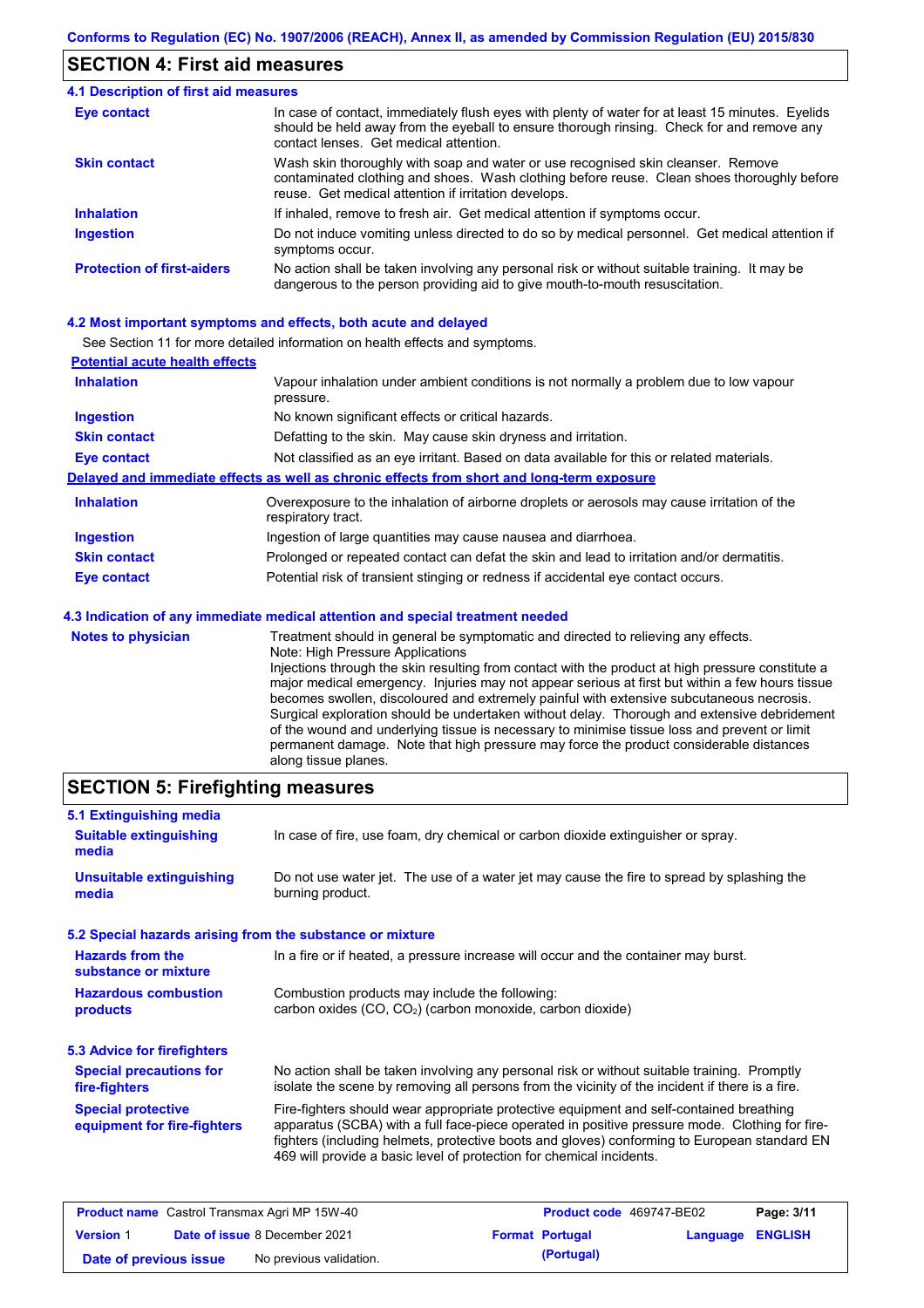# **SECTION 6: Accidental release measures**

|                                                          | 6.1 Personal precautions, protective equipment and emergency procedures                                                                                                                                                                                                                                                                                                                        |
|----------------------------------------------------------|------------------------------------------------------------------------------------------------------------------------------------------------------------------------------------------------------------------------------------------------------------------------------------------------------------------------------------------------------------------------------------------------|
| For non-emergency<br>personnel                           | No action shall be taken involving any personal risk or without suitable training. Evacuate<br>surrounding areas. Keep unnecessary and unprotected personnel from entering. Do not touch<br>or walk through spilt material. Floors may be slippery; use care to avoid falling. Put on<br>appropriate personal protective equipment.                                                            |
| For emergency responders                                 | Entry into a confined space or poorly ventilated area contaminated with vapour, mist or fume is<br>extremely hazardous without the correct respiratory protective equipment and a safe system of<br>work. Wear self-contained breathing apparatus. Wear a suitable chemical protective suit.<br>Chemical resistant boots. See also the information in "For non-emergency personnel".           |
| <b>6.2 Environmental</b><br>precautions                  | Avoid dispersal of spilt material and runoff and contact with soil, waterways, drains and sewers.<br>Inform the relevant authorities if the product has caused environmental pollution (sewers,<br>waterways, soil or air).                                                                                                                                                                    |
| 6.3 Methods and material for containment and cleaning up |                                                                                                                                                                                                                                                                                                                                                                                                |
| <b>Small spill</b>                                       | Stop leak if without risk. Move containers from spill area. Absorb with an inert material and<br>place in an appropriate waste disposal container. Dispose of via a licensed waste disposal<br>contractor.                                                                                                                                                                                     |
| <b>Large spill</b>                                       | Stop leak if without risk. Move containers from spill area. Prevent entry into sewers, water<br>courses, basements or confined areas. Contain and collect spillage with non-combustible,<br>absorbent material e.g. sand, earth, vermiculite or diatomaceous earth and place in container<br>for disposal according to local regulations. Dispose of via a licensed waste disposal contractor. |
| 6.4 Reference to other<br><b>sections</b>                | See Section 1 for emergency contact information.<br>See Section 5 for firefighting measures.<br>See Section 8 for information on appropriate personal protective equipment.<br>See Section 12 for environmental precautions.<br>See Section 13 for additional waste treatment information.                                                                                                     |

# **SECTION 7: Handling and storage**

### **7.1 Precautions for safe handling**

| <b>Protective measures</b>                                                           | Put on appropriate personal protective equipment.                                                                                                                                                                                                                                                                                                                                                                                                                                        |  |  |
|--------------------------------------------------------------------------------------|------------------------------------------------------------------------------------------------------------------------------------------------------------------------------------------------------------------------------------------------------------------------------------------------------------------------------------------------------------------------------------------------------------------------------------------------------------------------------------------|--|--|
| <b>Advice on general</b><br>occupational hygiene                                     | Eating, drinking and smoking should be prohibited in areas where this material is handled,<br>stored and processed. Wash thoroughly after handling. Remove contaminated clothing and<br>protective equipment before entering eating areas. See also Section 8 for additional<br>information on hygiene measures.                                                                                                                                                                         |  |  |
| <b>7.2 Conditions for safe</b><br>storage, including any<br><i>incompatibilities</i> | Store in accordance with local requiations. Store in a dry, cool and well-ventilated area, away<br>from incompatible materials (see Section 10). Keep away from heat and direct sunlight. Keep<br>container tightly closed and sealed until ready for use. Containers that have been opened must<br>be carefully resealed and kept upright to prevent leakage. Store and use only in equipment/<br>containers designed for use with this product. Do not store in unlabelled containers. |  |  |
| <b>Not suitable</b>                                                                  | Prolonged exposure to elevated temperature                                                                                                                                                                                                                                                                                                                                                                                                                                               |  |  |
| 7.3 Specific end use(s)                                                              |                                                                                                                                                                                                                                                                                                                                                                                                                                                                                          |  |  |
| <b>Recommendations</b>                                                               | See section 1.2 and Exposure scenarios in annex, if applicable.                                                                                                                                                                                                                                                                                                                                                                                                                          |  |  |

# **SECTION 8: Exposure controls/personal protection**

| <b>Occupational exposure limits</b>                      | No exposure limit value known.                                                                                                    |  |  |  |
|----------------------------------------------------------|-----------------------------------------------------------------------------------------------------------------------------------|--|--|--|
| <b>Product/ingredient name</b>                           | <b>Exposure limit values</b>                                                                                                      |  |  |  |
| Distillates (petroleum), hydrotreated heavy paraffinic   | Portuguese Institute of Quality (Portugal).<br>TWA: 5 mg/m <sup>3</sup> 8 hours. Issued/Revised: 10/2003 Form: Inhalable fraction |  |  |  |
| Distillates (petroleum), solvent-dewaxed heavy           | Portuguese Institute of Quality (Portugal).                                                                                       |  |  |  |
| paraffinic                                               | TWA: 5 mg/m <sup>3</sup> 8 hours. Issued/Revised: 10/2003 Form: Inhalable fraction                                                |  |  |  |
| Distillates (petroleum), hydrotreated heavy paraffinic   | Portuguese Institute of Quality (Portugal).<br>TWA: 5 mg/m <sup>3</sup> 8 hours. Issued/Revised: 10/2003 Form: Inhalable fraction |  |  |  |
| Distillates (petroleum), solvent-dewaxed heavy           | Portuguese Institute of Quality (Portugal).                                                                                       |  |  |  |
| paraffinic                                               | TWA: 5 mg/m <sup>3</sup> 8 hours. Issued/Revised: 10/2003 Form: Inhalable fraction                                                |  |  |  |
| <b>Product name</b> Castrol Transmax Agri MP 15W-40      | Product code 469747-BE02<br>Page: 4/11                                                                                            |  |  |  |
| <b>Date of issue 8 December 2021</b><br><b>Version 1</b> | <b>Format Portugal</b><br><b>ENGLISH</b><br>Language                                                                              |  |  |  |
| No previous validation.<br>Date of previous issue        | (Portugal)                                                                                                                        |  |  |  |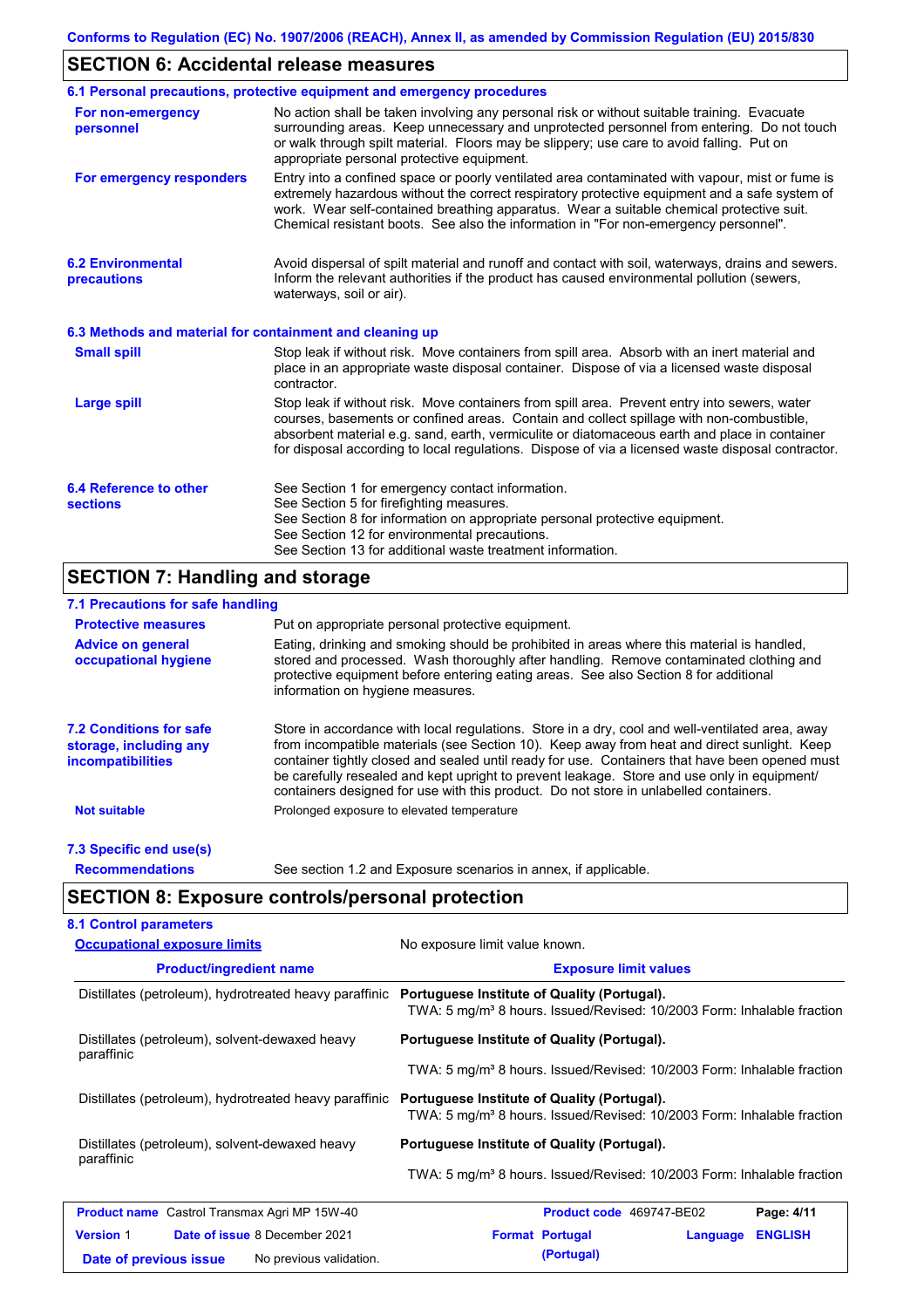# **SECTION 8: Exposure controls/personal protection**

Whilst specific OELs for certain components may be shown in this section, other components may be present in any mist, vapour or dust produced. Therefore, the specific OELs may not be applicable to the product as a whole and are provided for guidance only.

| <b>Recommended monitoring</b><br>procedures          | If this product contains ingredients with exposure limits, personal, workplace atmosphere or<br>biological monitoring may be required to determine the effectiveness of the ventilation or other<br>control measures and/or the necessity to use respiratory protective equipment. Reference<br>should be made to monitoring standards, such as the following: European Standard EN 689<br>(Workplace atmospheres - Guidance for the assessment of exposure by inhalation to chemical<br>agents for comparison with limit values and measurement strategy) European Standard EN<br>14042 (Workplace atmospheres - Guide for the application and use of procedures for the<br>assessment of exposure to chemical and biological agents) European Standard EN 482<br>(Workplace atmospheres - General requirements for the performance of procedures for the<br>measurement of chemical agents) Reference to national guidance documents for methods for<br>the determination of hazardous substances will also be required. |
|------------------------------------------------------|----------------------------------------------------------------------------------------------------------------------------------------------------------------------------------------------------------------------------------------------------------------------------------------------------------------------------------------------------------------------------------------------------------------------------------------------------------------------------------------------------------------------------------------------------------------------------------------------------------------------------------------------------------------------------------------------------------------------------------------------------------------------------------------------------------------------------------------------------------------------------------------------------------------------------------------------------------------------------------------------------------------------------|
| <b>Derived No Effect Level</b>                       |                                                                                                                                                                                                                                                                                                                                                                                                                                                                                                                                                                                                                                                                                                                                                                                                                                                                                                                                                                                                                            |
| No DNELs/DMELs available.                            |                                                                                                                                                                                                                                                                                                                                                                                                                                                                                                                                                                                                                                                                                                                                                                                                                                                                                                                                                                                                                            |
| <b>Predicted No Effect Concentration</b>             |                                                                                                                                                                                                                                                                                                                                                                                                                                                                                                                                                                                                                                                                                                                                                                                                                                                                                                                                                                                                                            |
| No PNECs available                                   |                                                                                                                                                                                                                                                                                                                                                                                                                                                                                                                                                                                                                                                                                                                                                                                                                                                                                                                                                                                                                            |
| <b>8.2 Exposure controls</b>                         |                                                                                                                                                                                                                                                                                                                                                                                                                                                                                                                                                                                                                                                                                                                                                                                                                                                                                                                                                                                                                            |
| <b>Appropriate engineering</b><br><b>controls</b>    | Provide exhaust ventilation or other engineering controls to keep the relevant airborne<br>concentrations below their respective occupational exposure limits.<br>All activities involving chemicals should be assessed for their risks to health, to ensure<br>exposures are adequately controlled. Personal protective equipment should only be considered<br>after other forms of control measures (e.g. engineering controls) have been suitably evaluated.<br>Personal protective equipment should conform to appropriate standards, be suitable for use, be<br>kept in good condition and properly maintained.<br>Your supplier of personal protective equipment should be consulted for advice on selection and<br>appropriate standards. For further information contact your national organisation for standards.<br>The final choice of protective equipment will depend upon a risk assessment. It is important to<br>ensure that all items of personal protective equipment are compatible.                    |
| <b>Individual protection measures</b>                |                                                                                                                                                                                                                                                                                                                                                                                                                                                                                                                                                                                                                                                                                                                                                                                                                                                                                                                                                                                                                            |
| <b>Hygiene measures</b>                              | Wash hands, forearms and face thoroughly after handling chemical products, before eating,<br>smoking and using the lavatory and at the end of the working period. Ensure that eyewash<br>stations and safety showers are close to the workstation location.                                                                                                                                                                                                                                                                                                                                                                                                                                                                                                                                                                                                                                                                                                                                                                |
| <b>Respiratory protection</b>                        | In case of insufficient ventilation, wear suitable respiratory equipment.<br>The correct choice of respiratory protection depends upon the chemicals being handled, the<br>conditions of work and use, and the condition of the respiratory equipment. Safety procedures<br>should be developed for each intended application. Respiratory protection equipment should<br>therefore be chosen in consultation with the supplier/manufacturer and with a full assessment<br>of the working conditions.                                                                                                                                                                                                                                                                                                                                                                                                                                                                                                                      |
| <b>Eye/face protection</b><br><b>Skin protection</b> | Safety glasses with side shields.                                                                                                                                                                                                                                                                                                                                                                                                                                                                                                                                                                                                                                                                                                                                                                                                                                                                                                                                                                                          |
| <b>Hand protection</b>                               | <b>General Information:</b>                                                                                                                                                                                                                                                                                                                                                                                                                                                                                                                                                                                                                                                                                                                                                                                                                                                                                                                                                                                                |
|                                                      | Because specific work environments and material handling practices vary, safety procedures<br>should be developed for each intended application. The correct choice of protective gloves<br>depends upon the chemicals being handled, and the conditions of work and use. Most gloves<br>provide protection for only a limited time before they must be discarded and replaced (even the<br>best chemically resistant gloves will break down after repeated chemical exposures).                                                                                                                                                                                                                                                                                                                                                                                                                                                                                                                                           |
|                                                      | Gloves should be chosen in consultation with the supplier / manufacturer and taking account of<br>a full assessment of the working conditions.                                                                                                                                                                                                                                                                                                                                                                                                                                                                                                                                                                                                                                                                                                                                                                                                                                                                             |
|                                                      | Recommended: Nitrile gloves.<br><b>Breakthrough time:</b>                                                                                                                                                                                                                                                                                                                                                                                                                                                                                                                                                                                                                                                                                                                                                                                                                                                                                                                                                                  |
|                                                      | Breakthrough time data are generated by glove manufacturers under laboratory test conditions<br>and represent how long a glove can be expected to provide effective permeation resistance. It<br>is important when following breakthrough time recommendations that actual workplace<br>conditions are taken into account. Always consult with your glove supplier for up-to-date<br>technical information on breakthrough times for the recommended glove type.<br>Our recommendations on the selection of gloves are as follows:                                                                                                                                                                                                                                                                                                                                                                                                                                                                                         |
|                                                      | Continuous contact:                                                                                                                                                                                                                                                                                                                                                                                                                                                                                                                                                                                                                                                                                                                                                                                                                                                                                                                                                                                                        |
|                                                      | Gloves with a minimum breakthrough time of 240 minutes, or >480 minutes if suitable gloves                                                                                                                                                                                                                                                                                                                                                                                                                                                                                                                                                                                                                                                                                                                                                                                                                                                                                                                                 |
|                                                      |                                                                                                                                                                                                                                                                                                                                                                                                                                                                                                                                                                                                                                                                                                                                                                                                                                                                                                                                                                                                                            |

| <b>Product name</b> Castrol Transmax Agri MP 15W-40 |  |                                      | <b>Product code</b> 469747-BE02 |                        | Page: 5/11       |  |
|-----------------------------------------------------|--|--------------------------------------|---------------------------------|------------------------|------------------|--|
| <b>Version 1</b>                                    |  | <b>Date of issue 8 December 2021</b> |                                 | <b>Format Portugal</b> | Language ENGLISH |  |
| Date of previous issue                              |  | No previous validation.              |                                 | (Portugal)             |                  |  |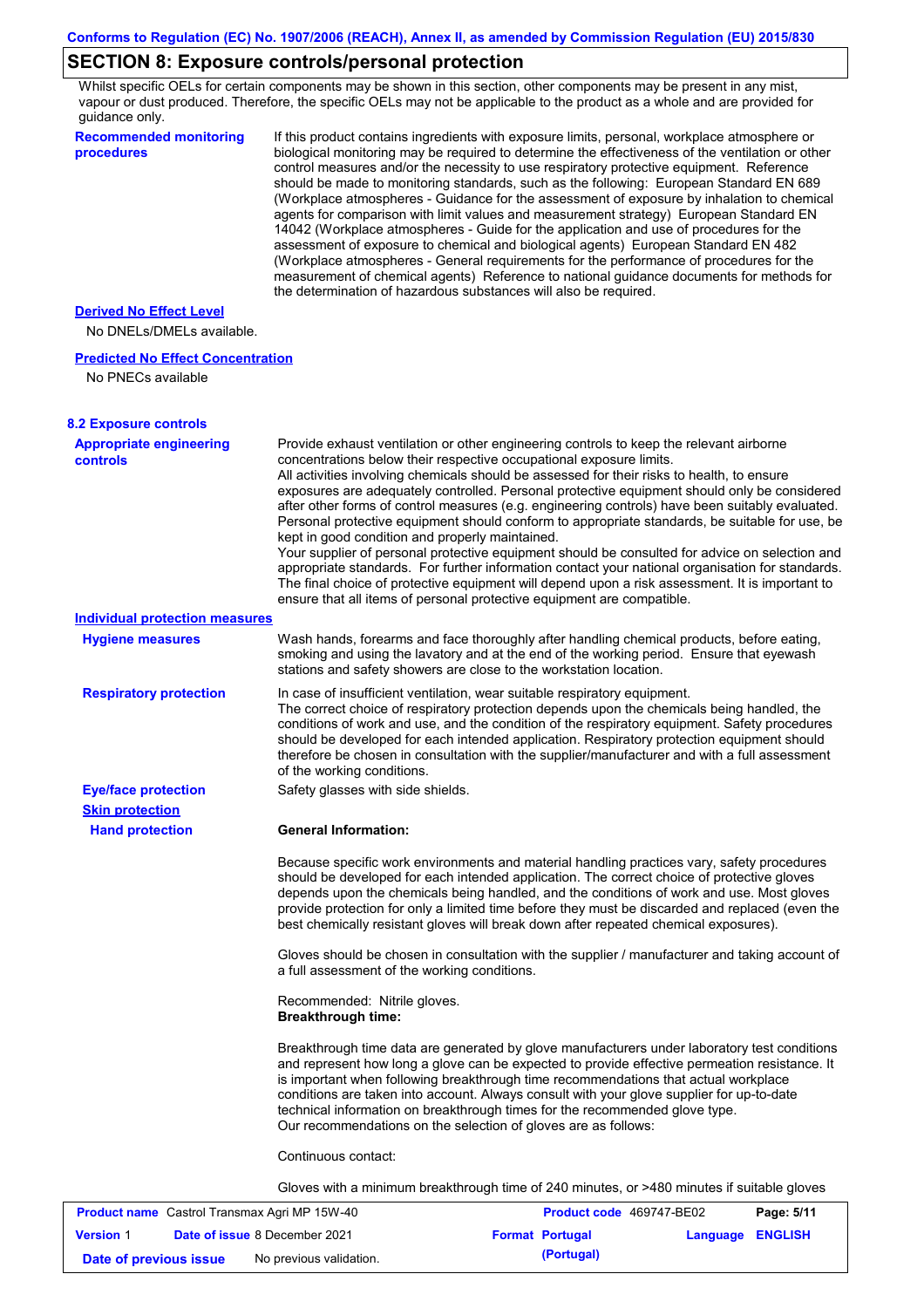# **SECTION 8: Exposure controls/personal protection**

|                                                  | can be obtained.<br>If suitable gloves are not available to offer that level of protection, gloves with shorter<br>breakthrough times may be acceptable as long as appropriate glove maintenance and<br>replacement regimes are determined and adhered to.                                                                                                                                                                                                                                                                                                                                                                                        |
|--------------------------------------------------|---------------------------------------------------------------------------------------------------------------------------------------------------------------------------------------------------------------------------------------------------------------------------------------------------------------------------------------------------------------------------------------------------------------------------------------------------------------------------------------------------------------------------------------------------------------------------------------------------------------------------------------------------|
|                                                  | Short-term / splash protection:                                                                                                                                                                                                                                                                                                                                                                                                                                                                                                                                                                                                                   |
|                                                  | Recommended breakthrough times as above.<br>It is recognised that for short-term, transient exposures, gloves with shorter breakthrough times<br>may commonly be used. Therefore, appropriate maintenance and replacement regimes must<br>be determined and rigorously followed.                                                                                                                                                                                                                                                                                                                                                                  |
|                                                  | <b>Glove Thickness:</b>                                                                                                                                                                                                                                                                                                                                                                                                                                                                                                                                                                                                                           |
|                                                  | For general applications, we recommend gloves with a thickness typically greater than 0.35 mm.                                                                                                                                                                                                                                                                                                                                                                                                                                                                                                                                                    |
|                                                  | It should be emphasised that glove thickness is not necessarily a good predictor of glove<br>resistance to a specific chemical, as the permeation efficiency of the glove will be dependent<br>on the exact composition of the glove material. Therefore, glove selection should also be based<br>on consideration of the task requirements and knowledge of breakthrough times.<br>Glove thickness may also vary depending on the glove manufacturer, the glove type and the<br>glove model. Therefore, the manufacturers' technical data should always be taken into account<br>to ensure selection of the most appropriate glove for the task. |
|                                                  | Note: Depending on the activity being conducted, gloves of varying thickness may be required<br>for specific tasks. For example:                                                                                                                                                                                                                                                                                                                                                                                                                                                                                                                  |
|                                                  | • Thinner gloves (down to 0.1 mm or less) may be required where a high degree of manual<br>dexterity is needed. However, these gloves are only likely to give short duration protection and<br>would normally be just for single use applications, then disposed of.                                                                                                                                                                                                                                                                                                                                                                              |
|                                                  | • Thicker gloves (up to 3 mm or more) may be required where there is a mechanical (as well<br>as a chemical) risk i.e. where there is abrasion or puncture potential.                                                                                                                                                                                                                                                                                                                                                                                                                                                                             |
| <b>Skin and body</b>                             | Use of protective clothing is good industrial practice.<br>Personal protective equipment for the body should be selected based on the task being<br>performed and the risks involved and should be approved by a specialist before handling this<br>product.                                                                                                                                                                                                                                                                                                                                                                                      |
|                                                  | Cotton or polyester/cotton overalls will only provide protection against light superficial<br>contamination that will not soak through to the skin. Overalls should be laundered on a regular<br>basis. When the risk of skin exposure is high (e.g. when cleaning up spillages or if there is a<br>risk of splashing) then chemical resistant aprons and/or impervious chemical suits and boots<br>will be required.                                                                                                                                                                                                                             |
| <b>Refer to standards:</b>                       | Respiratory protection: EN 529<br>Gloves: EN 420, EN 374<br>Eye protection: EN 166<br>Filtering half-mask: EN 149<br>Filtering half-mask with valve: EN 405<br>Half-mask: EN 140 plus filter<br>Full-face mask: EN 136 plus filter<br>Particulate filters: EN 143<br>Gas/combined filters: EN 14387                                                                                                                                                                                                                                                                                                                                               |
| <b>Environmental exposure</b><br><b>controls</b> | Emissions from ventilation or work process equipment should be checked to ensure they<br>comply with the requirements of environmental protection legislation. In some cases, fume<br>scrubbers, filters or engineering modifications to the process equipment will be necessary to<br>reduce emissions to acceptable levels.                                                                                                                                                                                                                                                                                                                     |
|                                                  |                                                                                                                                                                                                                                                                                                                                                                                                                                                                                                                                                                                                                                                   |

# **SECTION 9: Physical and chemical properties**

The conditions of measurement of all properties are at standard temperature and pressure unless otherwise indicated.

### **9.1 Information on basic physical and chemical properties**

| <b>Appearance</b>                                   |                         |                          |          |                |
|-----------------------------------------------------|-------------------------|--------------------------|----------|----------------|
| <b>Physical state</b>                               | Liguid.                 |                          |          |                |
| <b>Colour</b>                                       | Amber. [Dark]           |                          |          |                |
| <b>Odour</b>                                        | Not available.          |                          |          |                |
| <b>Odour threshold</b>                              | Not available.          |                          |          |                |
| pH                                                  | Not applicable.         |                          |          |                |
| <b>Product name</b> Castrol Transmax Agri MP 15W-40 |                         | Product code 469747-BE02 |          | Page: 6/11     |
| Date of issue 8 December 2021<br><b>Version 1</b>   |                         | <b>Format Portugal</b>   | Language | <b>ENGLISH</b> |
| Date of previous issue                              | No previous validation. | (Portugal)               |          |                |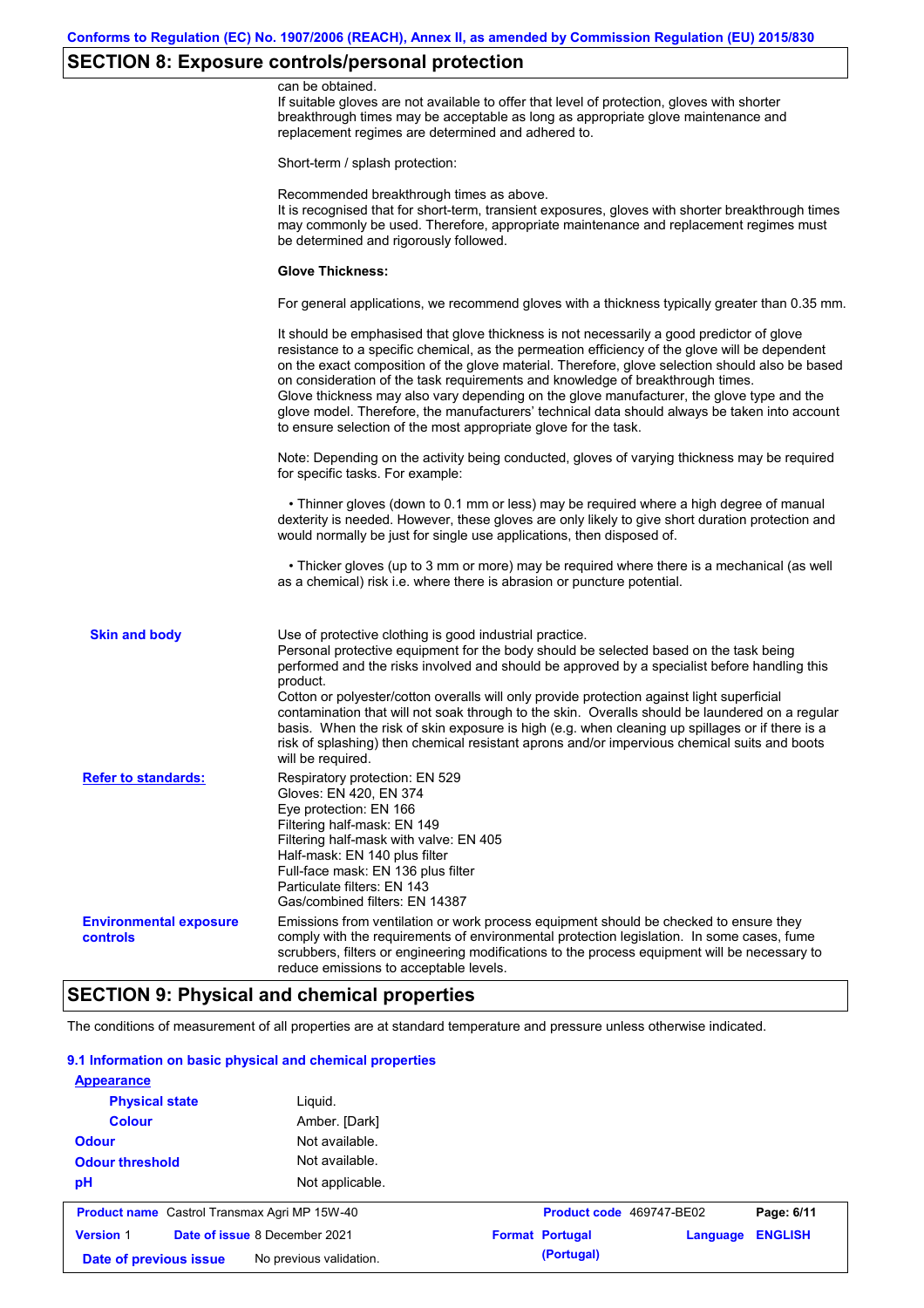# **SECTION 9: Physical and chemical properties**

| <b>Melting point/freezing point</b>                    | Not available.                        |
|--------------------------------------------------------|---------------------------------------|
| Initial boiling point and boiling<br>range             | Not available.                        |
| <b>Pour point</b>                                      | -45 °C                                |
| <b>Flash point</b>                                     | Open cup: >200°C (>392°F) [Cleveland] |
| <b>Evaporation rate</b>                                | Not available.                        |
| Flammability (solid, gas)                              | Not available.                        |
| <b>Upper/lower flammability or</b><br>explosive limits | Not available.                        |
| <b>Vapour pressure</b>                                 | Not available.                        |

|                                                   |                                                                                                              | Vapour Pressure at 20°C |         |                    | Vapour pressure at 50°C |     |               |
|---------------------------------------------------|--------------------------------------------------------------------------------------------------------------|-------------------------|---------|--------------------|-------------------------|-----|---------------|
|                                                   | <b>Ingredient name</b>                                                                                       | mm Hg kPa               |         | <b>Method</b>      | mm<br>Hg                | kPa | <b>Method</b> |
|                                                   | Distillates (petroleum),<br>hydrotreated heavy<br>paraffinic                                                 | <0.08                   | < 0.011 | <b>ASTM D 5191</b> |                         |     |               |
|                                                   | Distillates (petroleum),<br>solvent-dewaxed<br>heavy paraffinic                                              | < 0.08                  | < 0.011 | <b>ASTM D 5191</b> |                         |     |               |
|                                                   | Distillates (petroleum),<br>hydrotreated heavy<br>paraffinic                                                 | < 0.08                  | < 0.011 | <b>ASTM D 5191</b> |                         |     |               |
|                                                   | Distillates (petroleum),<br>solvent-dewaxed<br>heavy paraffinic                                              | < 0.08                  | < 0.011 | <b>ASTM D 5191</b> |                         |     |               |
|                                                   | Phosphorodithioic acid, 0<br>mixed O,O-bis<br>(2-ethylhexyl and iso-<br>Bu and iso-Pr) esters,<br>zinc salts |                         | 0       | EU A.4             |                         |     |               |
| <b>Vapour density</b>                             | Not available.                                                                                               |                         |         |                    |                         |     |               |
| <b>Relative density</b>                           | Not available.                                                                                               |                         |         |                    |                         |     |               |
| <b>Density</b>                                    | <1000 kg/m <sup>3</sup> (<1 g/cm <sup>3</sup> ) at 15°C                                                      |                         |         |                    |                         |     |               |
| <b>Solubility(ies)</b>                            | insoluble in water.                                                                                          |                         |         |                    |                         |     |               |
| <b>Partition coefficient: n-octanol/</b><br>water | Not applicable.                                                                                              |                         |         |                    |                         |     |               |
| <b>Auto-ignition temperature</b>                  | Not available.                                                                                               |                         |         |                    |                         |     |               |
| <b>Decomposition temperature</b>                  | Not available.                                                                                               |                         |         |                    |                         |     |               |
| <b>Viscosity</b>                                  | Kinematic: 95 mm <sup>2</sup> /s (95 cSt) at 40°C<br>Kinematic: 13.3 mm <sup>2</sup> /s (13.3 cSt) at 100°C  |                         |         |                    |                         |     |               |
| <b>Explosive properties</b>                       | Not available.                                                                                               |                         |         |                    |                         |     |               |
| <b>Oxidising properties</b>                       | Not available.                                                                                               |                         |         |                    |                         |     |               |
| <b>Particle characteristics</b>                   |                                                                                                              |                         |         |                    |                         |     |               |
| <b>Median particle size</b>                       | Not applicable.                                                                                              |                         |         |                    |                         |     |               |
| 9.2 Other information                             |                                                                                                              |                         |         |                    |                         |     |               |
| No additional information.                        |                                                                                                              |                         |         |                    |                         |     |               |

# **SECTION 10: Stability and reactivity**

| <b>10.1 Reactivity</b>                              | No specific test data available for this product. Refer to Conditions to avoid and Incompatible<br>materials for additional information.                                |                          |          |                |  |
|-----------------------------------------------------|-------------------------------------------------------------------------------------------------------------------------------------------------------------------------|--------------------------|----------|----------------|--|
| <b>10.2 Chemical stability</b>                      | The product is stable.                                                                                                                                                  |                          |          |                |  |
| 10.3 Possibility of<br>hazardous reactions          | Under normal conditions of storage and use, hazardous reactions will not occur.<br>Under normal conditions of storage and use, hazardous polymerisation will not occur. |                          |          |                |  |
| <b>10.4 Conditions to avoid</b>                     | Avoid all possible sources of ignition (spark or flame).                                                                                                                |                          |          |                |  |
| 10.5 Incompatible materials                         | Reactive or incompatible with the following materials: oxidising materials.                                                                                             |                          |          |                |  |
| <b>Product name</b> Castrol Transmax Agri MP 15W-40 |                                                                                                                                                                         | Product code 469747-BE02 |          | Page: 7/11     |  |
| Date of issue 8 December 2021<br><b>Version 1</b>   |                                                                                                                                                                         | <b>Format Portugal</b>   | Language | <b>ENGLISH</b> |  |
| Date of previous issue                              | No previous validation.                                                                                                                                                 | (Portugal)               |          |                |  |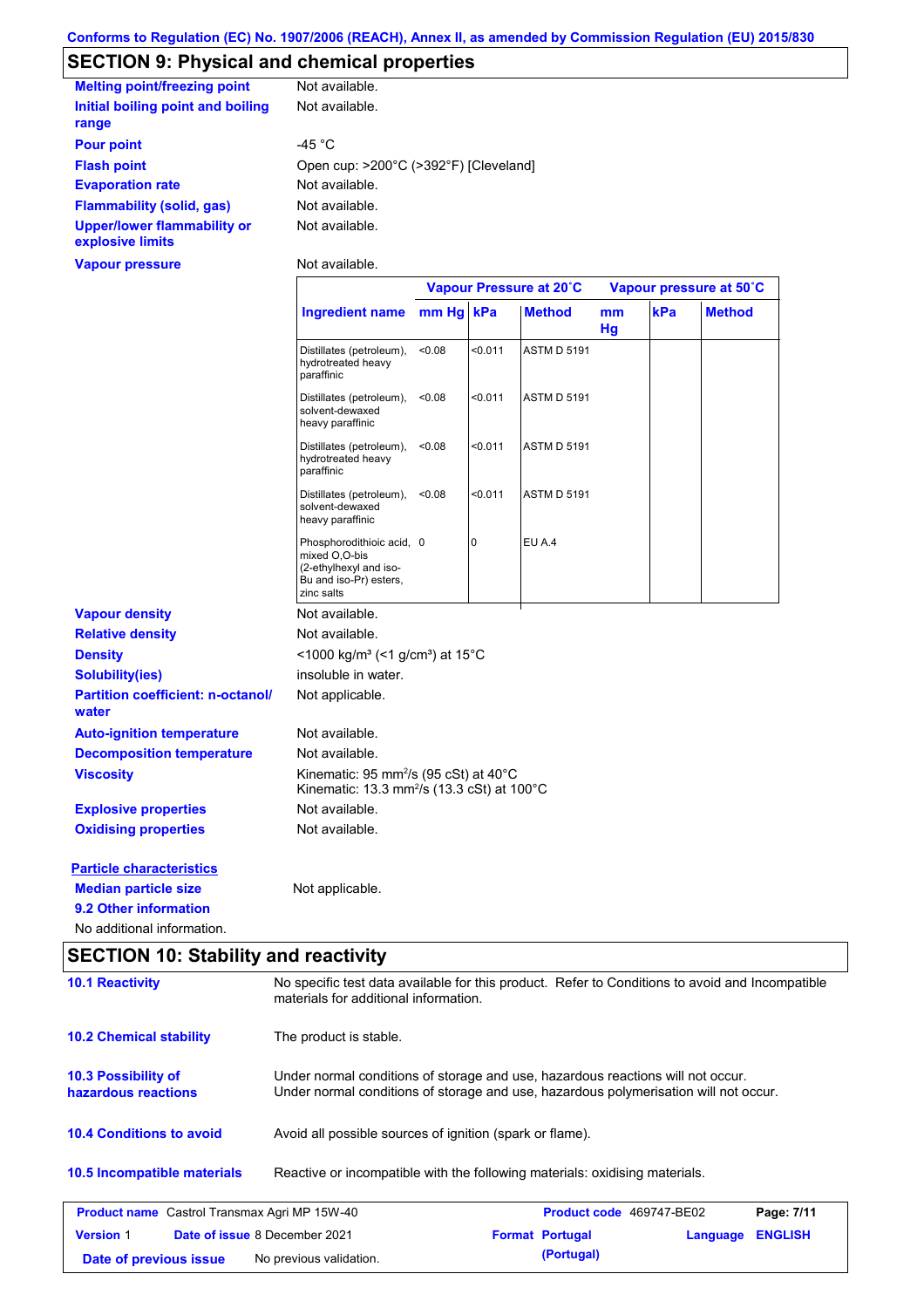### **SECTION 10: Stability and reactivity**

**10.6 Hazardous decomposition products** Under normal conditions of storage and use, hazardous decomposition products should not be produced.

### **SECTION 11: Toxicological information**

| 11.1 Information on toxicological effects          |                                                                                                                                                                                                                                                                                                                                                                                                                 |
|----------------------------------------------------|-----------------------------------------------------------------------------------------------------------------------------------------------------------------------------------------------------------------------------------------------------------------------------------------------------------------------------------------------------------------------------------------------------------------|
| <b>Acute toxicity estimates</b>                    |                                                                                                                                                                                                                                                                                                                                                                                                                 |
| Not available.                                     |                                                                                                                                                                                                                                                                                                                                                                                                                 |
| <b>Information on likely</b><br>routes of exposure | Routes of entry anticipated: Dermal, Inhalation.                                                                                                                                                                                                                                                                                                                                                                |
| <b>Potential acute health effects</b>              |                                                                                                                                                                                                                                                                                                                                                                                                                 |
| <b>Inhalation</b>                                  | Vapour inhalation under ambient conditions is not normally a problem due to low vapour<br>pressure.                                                                                                                                                                                                                                                                                                             |
| <b>Ingestion</b>                                   | No known significant effects or critical hazards.                                                                                                                                                                                                                                                                                                                                                               |
| <b>Skin contact</b>                                | Defatting to the skin. May cause skin dryness and irritation.                                                                                                                                                                                                                                                                                                                                                   |
| <b>Eye contact</b>                                 | Not classified as an eye irritant. Based on data available for this or related materials.                                                                                                                                                                                                                                                                                                                       |
|                                                    | <b>Symptoms related to the physical, chemical and toxicological characteristics</b>                                                                                                                                                                                                                                                                                                                             |
| <b>Inhalation</b>                                  | May be harmful by inhalation if exposure to vapour, mists or fumes resulting from thermal<br>decomposition products occurs.                                                                                                                                                                                                                                                                                     |
| <b>Ingestion</b>                                   | No specific data.                                                                                                                                                                                                                                                                                                                                                                                               |
| <b>Skin contact</b>                                | Adverse symptoms may include the following:<br>irritation<br>dryness<br>cracking                                                                                                                                                                                                                                                                                                                                |
| <b>Eye contact</b>                                 | No specific data.                                                                                                                                                                                                                                                                                                                                                                                               |
|                                                    | Delayed and immediate effects as well as chronic effects from short and long-term exposure                                                                                                                                                                                                                                                                                                                      |
| <b>Inhalation</b>                                  | Overexposure to the inhalation of airborne droplets or aerosols may cause irritation of the<br>respiratory tract.                                                                                                                                                                                                                                                                                               |
| <b>Ingestion</b>                                   | Ingestion of large quantities may cause nausea and diarrhoea.                                                                                                                                                                                                                                                                                                                                                   |
| <b>Skin contact</b>                                | Prolonged or repeated contact can defat the skin and lead to irritation and/or dermatitis.                                                                                                                                                                                                                                                                                                                      |
| <b>Eye contact</b>                                 | Potential risk of transient stinging or redness if accidental eye contact occurs.                                                                                                                                                                                                                                                                                                                               |
| <b>Potential chronic health effects</b>            |                                                                                                                                                                                                                                                                                                                                                                                                                 |
| <b>General</b>                                     | <b>USED ENGINE OILS</b><br>Combustion products resulting from the operation of internal combustion engines contaminate<br>engine oils during use. Used engine oil may contain hazardous components which have the<br>potential to cause skin cancer. Frequent or prolonged contact with all types and makes of used<br>engine oil must therefore be avoided and a high standard of personal hygiene maintained. |
| <b>Carcinogenicity</b>                             | No known significant effects or critical hazards.                                                                                                                                                                                                                                                                                                                                                               |
| <b>Mutagenicity</b>                                | No known significant effects or critical hazards.                                                                                                                                                                                                                                                                                                                                                               |
| <b>Developmental effects</b>                       | No known significant effects or critical hazards.                                                                                                                                                                                                                                                                                                                                                               |
| <b>Fertility effects</b>                           | No known significant effects or critical hazards.                                                                                                                                                                                                                                                                                                                                                               |

### **SECTION 12: Ecological information**

**12.1 Toxicity Environmental hazards** Not classified as dangerous

#### **12.2 Persistence and degradability**

Expected to be biodegradable.

#### **12.3 Bioaccumulative potential**

This product is not expected to bioaccumulate through food chains in the environment.

#### **Mobility** Spillages may penetrate the soil causing ground water contamination. **12.4 Mobility in soil Soil/water partition coefficient (KOC)** Not available.

#### **12.5 Results of PBT and vPvB assessment**

Product does not meet the criteria for PBT or vPvB according to Regulation (EC) No. 1907/2006, Annex XIII.

| <b>Product name</b> Castrol Transmax Agri MP 15W-40 |  |                                      | <b>Product code</b> 469747-BE02 | Page: 8/11             |                         |  |
|-----------------------------------------------------|--|--------------------------------------|---------------------------------|------------------------|-------------------------|--|
| <b>Version 1</b>                                    |  | <b>Date of issue 8 December 2021</b> |                                 | <b>Format Portugal</b> | <b>Language ENGLISH</b> |  |
| Date of previous issue                              |  | No previous validation.              |                                 | (Portugal)             |                         |  |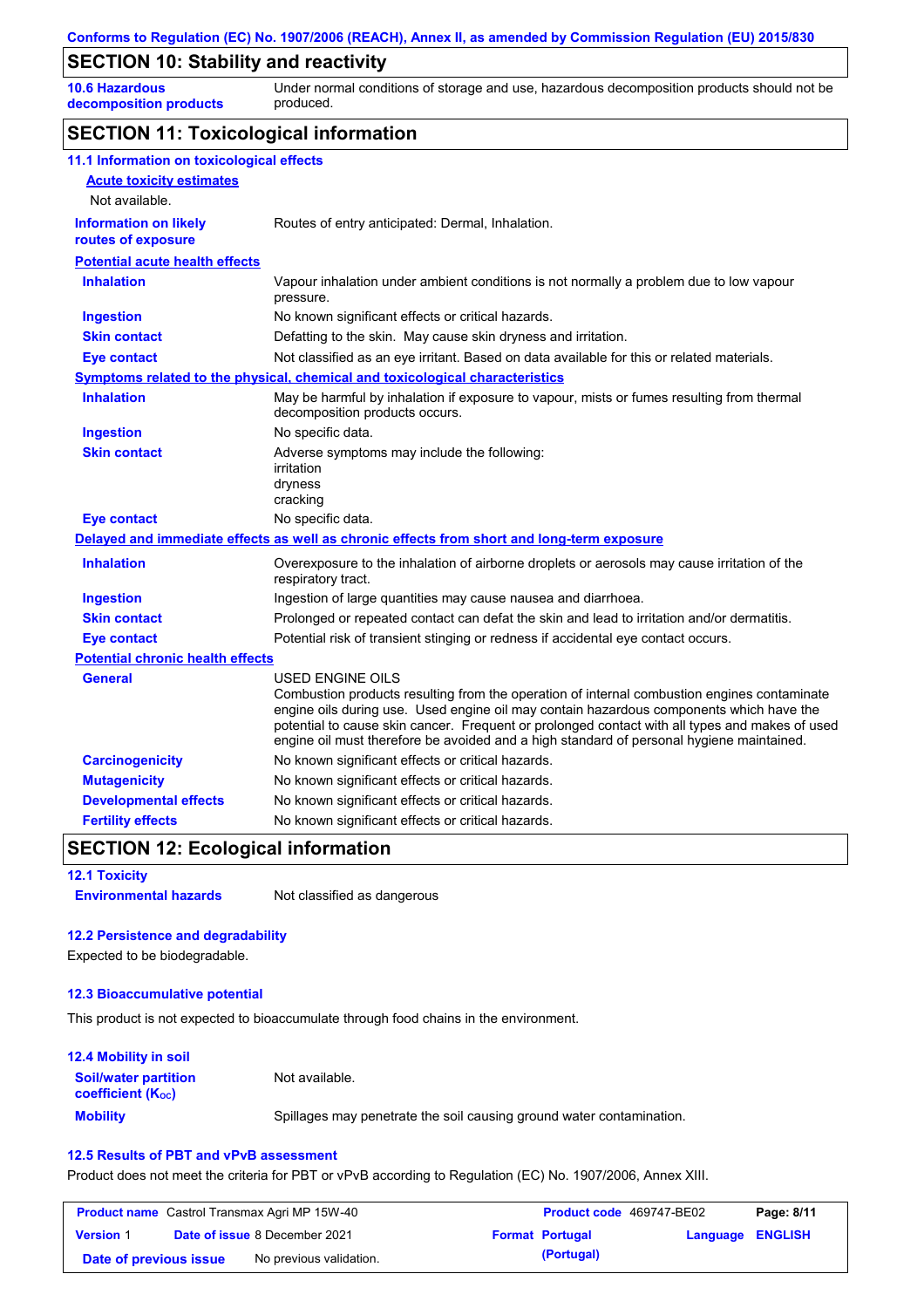### **SECTION 12: Ecological information**

#### **12.6 Other adverse effects**

**Other ecological information**

Spills may form a film on water surfaces causing physical damage to organisms. Oxygen transfer could also be impaired.

# **SECTION 13: Disposal considerations**

#### **13.1 Waste treatment methods**

#### **Product**

**Methods of disposal**

Where possible, arrange for product to be recycled. Dispose of via an authorised person/ licensed waste disposal contractor in accordance with local regulations.

# **Hazardous waste** Yes.

| European waste catalogue (EWC) |                                                                 |  |  |  |  |
|--------------------------------|-----------------------------------------------------------------|--|--|--|--|
| <b>Waste code</b>              | <b>Waste designation</b>                                        |  |  |  |  |
| 13 02 05*                      | mineral-based non-chlorinated engine, gear and lubricating oils |  |  |  |  |
| $130110*$                      | Imineral based non-chlorinated hydraulic oils                   |  |  |  |  |
| .                              |                                                                 |  |  |  |  |

However, deviation from the intended use and/or the presence of any potential contaminants may require an alternative waste disposal code to be assigned by the end user.

#### **Packaging**

| <b>Methods of disposal</b> | Where possible, arrange for product to be recycled. Dispose of via an authorised person/<br>licensed waste disposal contractor in accordance with local regulations.                                                                                                                                                                                                                                                                                                                            |
|----------------------------|-------------------------------------------------------------------------------------------------------------------------------------------------------------------------------------------------------------------------------------------------------------------------------------------------------------------------------------------------------------------------------------------------------------------------------------------------------------------------------------------------|
| <b>Special precautions</b> | This material and its container must be disposed of in a safe way. Care should be taken when<br>handling emptied containers that have not been cleaned or rinsed out. Empty containers or<br>liners may retain some product residues. Empty containers represent a fire hazard as they may<br>contain flammable product residues and vapour. Never weld, solder or braze empty containers.<br>Avoid dispersal of spilt material and runoff and contact with soil, waterways, drains and sewers. |
| <b>References</b>          | Commission 2014/955/EU<br>Directive 2008/98/EC                                                                                                                                                                                                                                                                                                                                                                                                                                                  |

# **SECTION 14: Transport information**

|                                           | <b>ADR/RID</b> | <b>ADN</b>     | <b>IMDG</b>              | <b>IATA</b>    |
|-------------------------------------------|----------------|----------------|--------------------------|----------------|
| 14.1 UN number                            | Not regulated. | Not regulated. | Not regulated.           | Not regulated. |
| 14.2 UN proper<br>shipping name           |                |                |                          |                |
| <b>14.3 Transport</b><br>hazard class(es) |                |                | $\overline{\phantom{0}}$ |                |
| 14.4 Packing<br>group                     |                |                | $\blacksquare$           |                |
| $14.5$<br><b>Environmental</b><br>hazards | No.            | No.            | No.                      | No.            |
| <b>Additional</b><br><b>information</b>   |                |                | -                        |                |

**14.6 Special precautions for user** Not available.

**14.7 Transport in bulk according to IMO instruments**

Not available.

**Version** 1 **Date of previous issue** No previous validation. **All in the Contrary (Portugal)**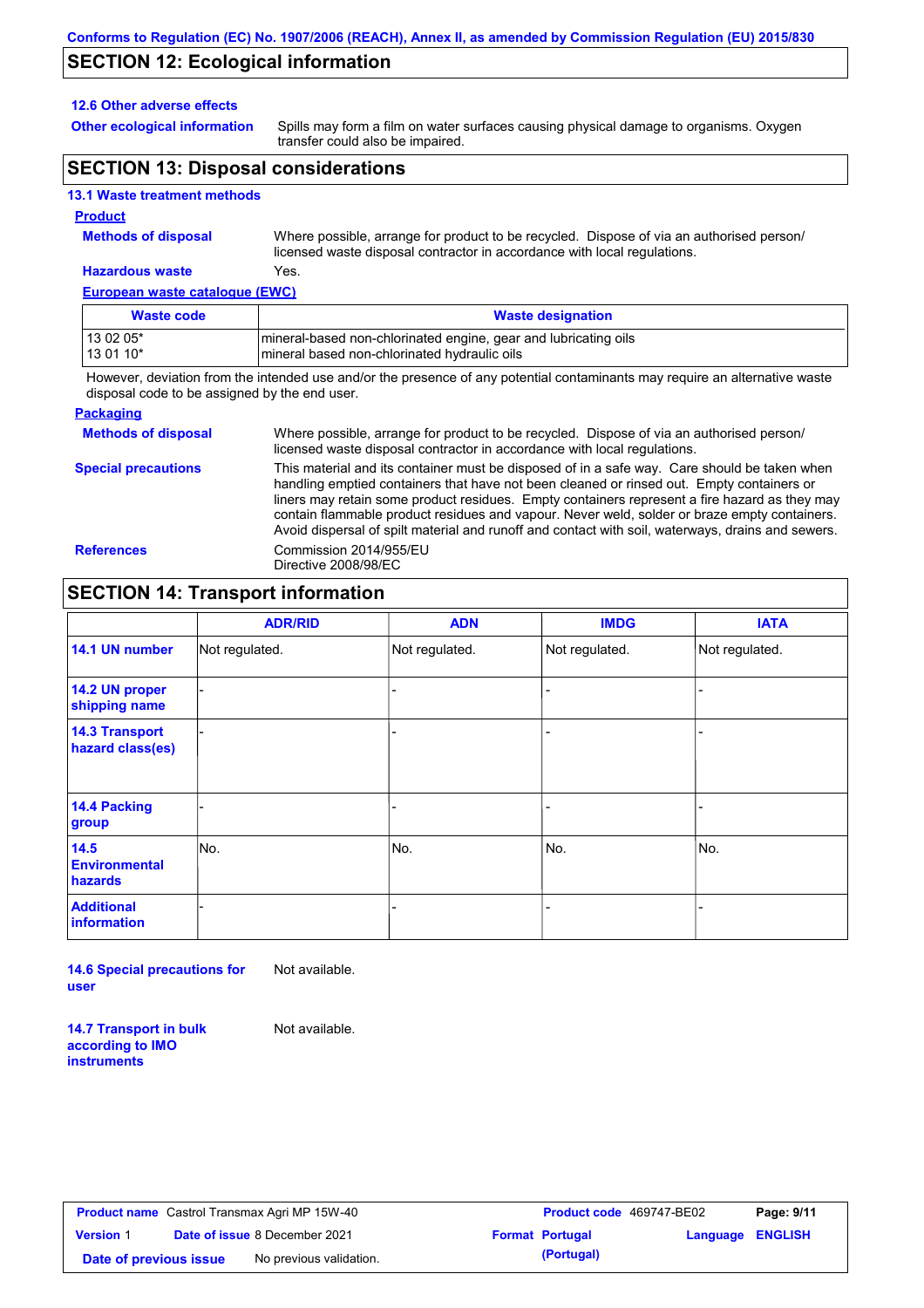# **SECTION 15: Regulatory information**

|                                                                                                                                                          | 15.1 Safety, health and environmental regulations/legislation specific for the substance or mixture                                                                                       |  |  |  |  |  |  |
|----------------------------------------------------------------------------------------------------------------------------------------------------------|-------------------------------------------------------------------------------------------------------------------------------------------------------------------------------------------|--|--|--|--|--|--|
| EU Regulation (EC) No. 1907/2006 (REACH)                                                                                                                 |                                                                                                                                                                                           |  |  |  |  |  |  |
| <b>Annex XIV - List of substances subject to authorisation</b>                                                                                           |                                                                                                                                                                                           |  |  |  |  |  |  |
| <b>Annex XIV</b>                                                                                                                                         |                                                                                                                                                                                           |  |  |  |  |  |  |
| None of the components are listed.                                                                                                                       |                                                                                                                                                                                           |  |  |  |  |  |  |
|                                                                                                                                                          | <b>Substances of very high concern</b>                                                                                                                                                    |  |  |  |  |  |  |
| None of the components are listed.                                                                                                                       |                                                                                                                                                                                           |  |  |  |  |  |  |
| EU Regulation (EC) No. 1907/2006 (REACH)                                                                                                                 |                                                                                                                                                                                           |  |  |  |  |  |  |
| <b>Annex XVII - Restrictions</b><br>on the manufacture,<br>placing on the market<br>and use of certain<br>dangerous substances,<br>mixtures and articles | Not applicable.                                                                                                                                                                           |  |  |  |  |  |  |
| <b>Other regulations</b>                                                                                                                                 |                                                                                                                                                                                           |  |  |  |  |  |  |
| <b>REACH Status</b>                                                                                                                                      | The company, as identified in Section 1, sells this product in the EU in compliance with the<br>current requirements of REACH.                                                            |  |  |  |  |  |  |
| <b>United States inventory</b><br>(TSCA 8b)                                                                                                              | All components are active or exempted.                                                                                                                                                    |  |  |  |  |  |  |
| <b>Australia inventory (AIIC)</b>                                                                                                                        | All components are listed or exempted.                                                                                                                                                    |  |  |  |  |  |  |
| <b>Canada inventory</b>                                                                                                                                  | All components are listed or exempted.                                                                                                                                                    |  |  |  |  |  |  |
| <b>China inventory (IECSC)</b>                                                                                                                           | All components are listed or exempted.                                                                                                                                                    |  |  |  |  |  |  |
| <b>Japan inventory (CSCL)</b>                                                                                                                            | All components are listed or exempted.                                                                                                                                                    |  |  |  |  |  |  |
| <b>Korea inventory (KECI)</b>                                                                                                                            | All components are listed or exempted.                                                                                                                                                    |  |  |  |  |  |  |
| <b>Philippines inventory</b><br>(PICCS)                                                                                                                  | All components are listed or exempted.                                                                                                                                                    |  |  |  |  |  |  |
| <b>Taiwan Chemical</b><br><b>Substances Inventory</b><br>(TCSI)                                                                                          | All components are listed or exempted.                                                                                                                                                    |  |  |  |  |  |  |
| Ozone depleting substances (1005/2009/EU)                                                                                                                |                                                                                                                                                                                           |  |  |  |  |  |  |
| Not listed.                                                                                                                                              |                                                                                                                                                                                           |  |  |  |  |  |  |
| Prior Informed Consent (PIC) (649/2012/EU)<br>Not listed.                                                                                                |                                                                                                                                                                                           |  |  |  |  |  |  |
| <b>Persistent Organic Pollutants</b><br>Not listed.                                                                                                      |                                                                                                                                                                                           |  |  |  |  |  |  |
| <b>EU - Water framework directive - Priority substances</b>                                                                                              |                                                                                                                                                                                           |  |  |  |  |  |  |
| None of the components are listed.                                                                                                                       |                                                                                                                                                                                           |  |  |  |  |  |  |
| <b>Seveso Directive</b>                                                                                                                                  |                                                                                                                                                                                           |  |  |  |  |  |  |
| This product is not controlled under the Seveso Directive.                                                                                               |                                                                                                                                                                                           |  |  |  |  |  |  |
|                                                                                                                                                          |                                                                                                                                                                                           |  |  |  |  |  |  |
| <b>15.2 Chemical safety</b><br>assessment                                                                                                                | A Chemical Safety Assessment has been carried out for one or more of the substances within<br>this mixture. A Chemical Safety Assessment has not been carried out for the mixture itself. |  |  |  |  |  |  |

# **SECTION 16: Other information**

| <b>Abbreviations and acronyms</b> | ADN = European Provisions concerning the International Carriage of Dangerous Goods by<br>Inland Waterway |
|-----------------------------------|----------------------------------------------------------------------------------------------------------|
|                                   | ADR = The European Agreement concerning the International Carriage of Dangerous Goods by                 |
|                                   | Road<br>$ATE = Acute Toxicity Estimate$                                                                  |
|                                   | <b>BCF</b> = Bioconcentration Factor                                                                     |
|                                   | CAS = Chemical Abstracts Service                                                                         |
|                                   | CLP = Classification, Labelling and Packaging Regulation [Regulation (EC) No. 1272/2008]                 |
|                                   | CSA = Chemical Safety Assessment                                                                         |
|                                   | CSR = Chemical Safety Report                                                                             |
|                                   | DMEL = Derived Minimal Effect Level                                                                      |
|                                   | DNEL = Derived No Effect Level                                                                           |
|                                   | EINECS = European Inventory of Existing Commercial chemical Substances                                   |
|                                   | ES = Exposure Scenario                                                                                   |

| <b>Product name</b> Castrol Transmax Agri MP 15W-40 |  |                                      | <b>Product code</b> 469747-BE02 |                        | Page: 10/11      |  |
|-----------------------------------------------------|--|--------------------------------------|---------------------------------|------------------------|------------------|--|
| <b>Version 1</b>                                    |  | <b>Date of issue 8 December 2021</b> |                                 | <b>Format Portugal</b> | Language ENGLISH |  |
| Date of previous issue                              |  | No previous validation.              |                                 | (Portugal)             |                  |  |